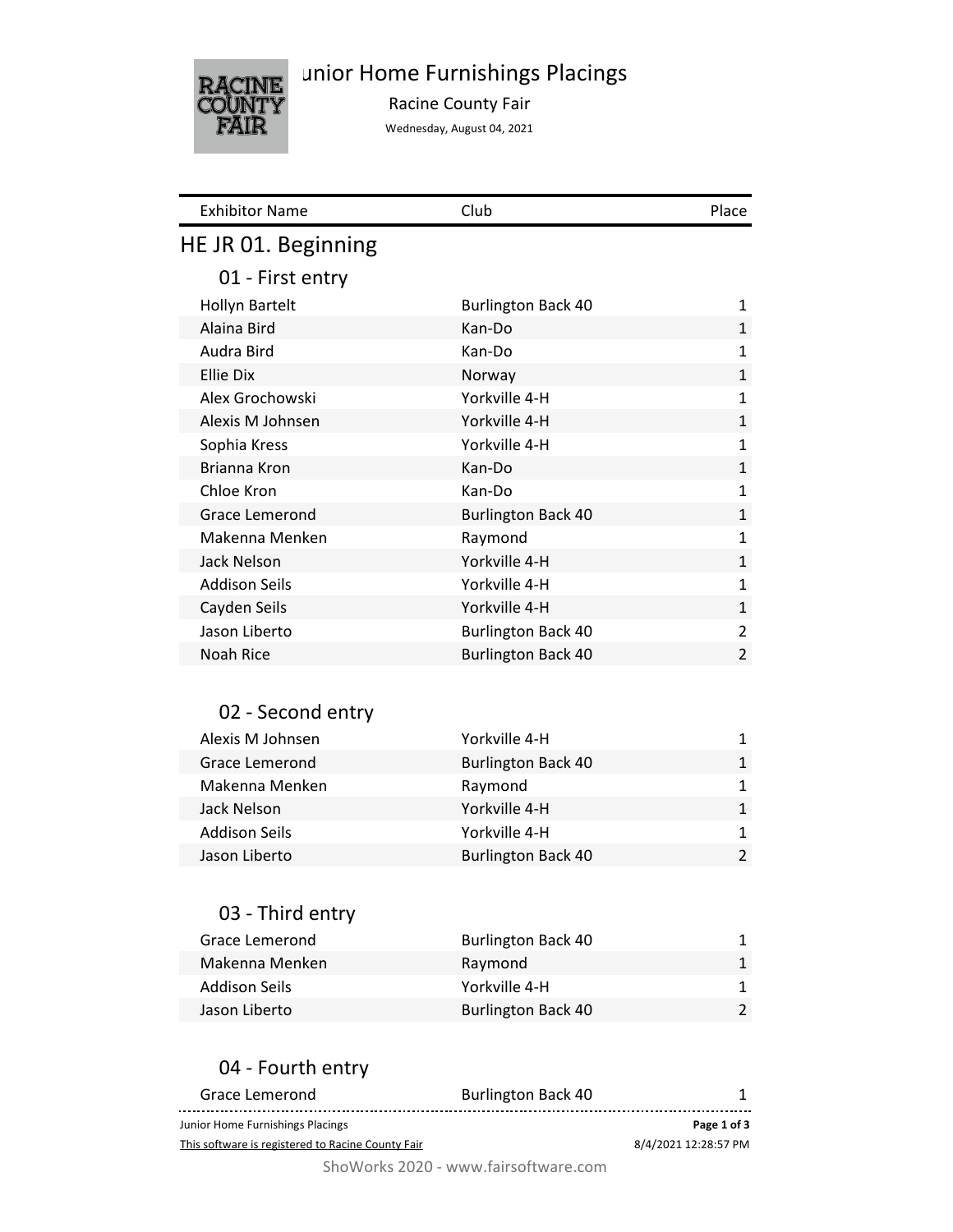| <b>Exhibitor Name</b>              | Club                      | Place |
|------------------------------------|---------------------------|-------|
| HE JR 01. Beginning                |                           |       |
| 04 - Fourth entry                  |                           |       |
| Addison Seils                      | Yorkville 4-H             |       |
| 05 - Fifth entry<br>Grace Lemerond | <b>Burlington Back 40</b> |       |

# HE JR 02. Intermediate

| 01 - First entry       |                           |   |
|------------------------|---------------------------|---|
| Kay Dix                | Norway                    |   |
| Daisy Gehrand          | Kan-Do                    | 1 |
| <b>Emilyanne Giese</b> | <b>Burlington Back 40</b> | 1 |
| Taylor Himebauch       | Cloverview                | 1 |
| Taylor Jacobson        | Cloverview                | 1 |
| Aiden Malliet          | <b>Burlington Back 40</b> | 1 |
| Lorelei Nelson         | Yorkville 4-H             | 1 |

## 02 - Second entry

| Kay Dix                | Norway                    | 1 |
|------------------------|---------------------------|---|
| Daisy Gehrand          | Kan-Do                    | 1 |
| <b>Emilyanne Giese</b> | <b>Burlington Back 40</b> | 1 |
| Taylor Jacobson        | Cloverview                | 1 |
| Aiden Malliet          | <b>Burlington Back 40</b> | 1 |
| Lorelei Nelson         | Yorkville 4-H             | 1 |
| Alyssa Petrie-Boehm    | <b>Burlington Back 40</b> | 1 |

## 03 - Third entry

| <b>Emilyanne Giese</b> | <b>Burlington Back 40</b> |  |
|------------------------|---------------------------|--|
| Alyssa Petrie-Boehm    | <b>Burlington Back 40</b> |  |

| 04 - Fourth entry      |                           |  |
|------------------------|---------------------------|--|
| <b>Emilyanne Giese</b> | <b>Burlington Back 40</b> |  |
|                        |                           |  |
| 05 - Fifth entry       |                           |  |
| <b>Emilyanne Giese</b> | <b>Burlington Back 40</b> |  |

Junior Home Furnishings Placings **Page 2 of 3** This software is registered to Racine County Fair 8/4/2021 12:28:57 PM

ShoWorks 2020 - www.fairsoftware.com